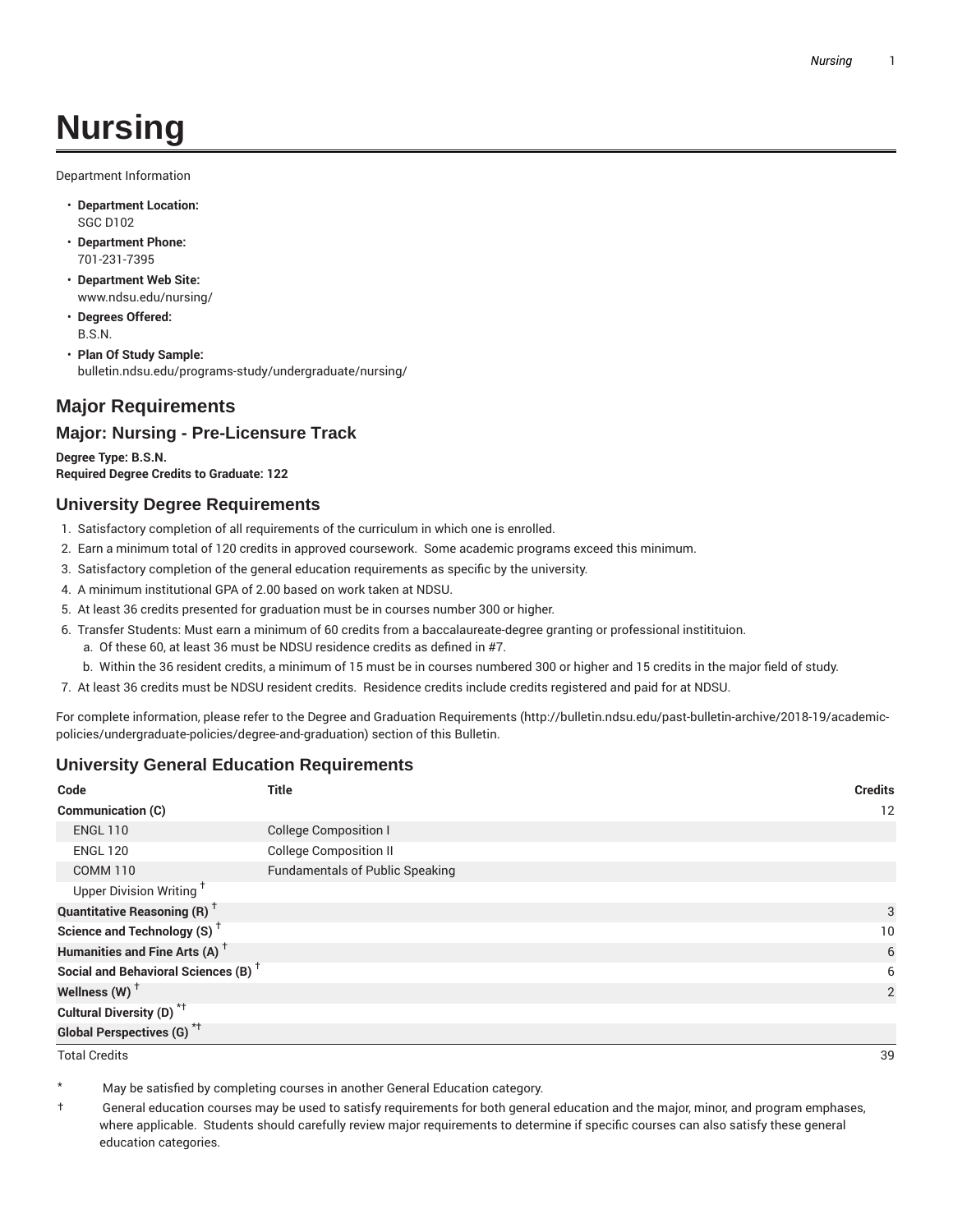• A list of university approved general education courses and administrative policies are available here (http://bulletin.ndsu.edu/past-bulletinarchive/2018-19/academic-policies/undergraduate-policies/general-education/#genedcoursestext).

#### **Major Requirements**

All students must complete all major requirements with a grade of 'C' or better including ENGL 120 and COMM 110.

| Code                              | <b>Title</b>                                                                                                                                  | <b>Credits</b> |
|-----------------------------------|-----------------------------------------------------------------------------------------------------------------------------------------------|----------------|
| <b>Nursing Major Requirements</b> |                                                                                                                                               |                |
| <b>BIOC 260</b>                   | <b>Elements of Biochemistry</b>                                                                                                               | 4              |
| <b>BIOL 220</b>                   | Human Anatomy and Physiology I                                                                                                                | 4              |
| & 220L                            | and Human Anatomy and Physiology I Laboratory (May satisfy a general education category S) <sup>*</sup>                                       |                |
| <b>BIOL 221</b>                   | Human Anatomy and Physiology II                                                                                                               | $\overline{4}$ |
| & 221L                            | and Human Anatomy and Physiology II Laboratory                                                                                                |                |
| <b>CHEM 117</b><br>& 117L         | <b>Chemical Concepts and Applications</b><br>and Chem Concepts and Applications Lab (May satisfy a general education category S) <sup>*</sup> | 4              |
| <b>CHP 190</b>                    | Critical Thinking and Academic Success <sup>1</sup>                                                                                           | $\overline{2}$ |
| <b>CHP 400</b>                    | Interprofessional Health Care Practice                                                                                                        | 3              |
| <b>ENGL 325</b>                   | Writing in the Health Professions (May satisfy a general education category C)                                                                | 3              |
| <b>HNES 250</b>                   | Nutrition Science (May satisfy a general education category W)                                                                                | 3              |
| <b>MICR 202</b>                   | <b>Introductory Microbiology</b>                                                                                                              | 3              |
| & 202L                            | and Introductory Microbiology Lab (May satisfy a general education category S)                                                                |                |
| <b>NURS 210</b>                   | Orientation to Research and Evidence-Based Practice                                                                                           | 2              |
| <b>NURS 250</b>                   | <b>Health Promotion</b>                                                                                                                       | $\overline{2}$ |
| <b>NURS 251</b>                   | Skills and Concepts for Nursing                                                                                                               | $\overline{2}$ |
| <b>NURS 252</b>                   | <b>Gerontologic Nursing</b>                                                                                                                   | $\overline{2}$ |
| <b>NURS 300</b>                   | Pharmacology for Nursing                                                                                                                      | 3              |
| <b>NURS 341</b>                   | <b>Foundations of Clinical Nursing</b>                                                                                                        | 3              |
| <b>NURS 342</b>                   | Adult Health Nursing I                                                                                                                        | 5              |
| <b>NURS 352</b>                   | <b>Family Nursing I</b>                                                                                                                       | $\overline{4}$ |
| <b>NURS 360</b>                   | <b>Health Assessment</b>                                                                                                                      | 4              |
| <b>NURS 362</b>                   | <b>Family Nursing II</b>                                                                                                                      | $\overline{4}$ |
| <b>NURS 382</b>                   | <b>Clinical Applications</b>                                                                                                                  | 1              |
| <b>NURS 402</b>                   | <b>Mental Health Nursing</b>                                                                                                                  | $\overline{4}$ |
| <b>NURS 403</b>                   | Adult Health Nursing II                                                                                                                       | 5              |
| <b>NURS 404</b>                   | Adult Health III                                                                                                                              | $\overline{4}$ |
| <b>NURS 406</b>                   | <b>Community &amp; Public Health Nursing</b>                                                                                                  | 4              |
| <b>NURS 410</b>                   | Research and Redesign                                                                                                                         | $\overline{2}$ |
| <b>NURS 450</b>                   | Nursing Synthesis/Practicum                                                                                                                   | 4              |
| <b>NURS 460</b>                   | Management, Leadership and Career Development                                                                                                 | 3              |
| <b>PSYC111</b>                    | Introduction to Psychology (May satisfy a general education category B)                                                                       | 3              |
| <b>PSYC 250</b>                   | Developmental Psychology                                                                                                                      | 3              |
| or HDFS 230                       | Life Span Development                                                                                                                         |                |
| SOC 110                           | Introduction to Sociology (May satisfy a general education category B)                                                                        | 3              |
| or ANTH 111                       | Introduction to Anthropology                                                                                                                  |                |

Total Credits 97

Will be used in the selective GPA calculation for admission to the Professional Nursing program. Grades for three of the five sciences (lecture/ lab) will be used for selective GPA.

1 CHP 190 is required for students with fewer than 24 earned transfer credits.

#### **Degree Requirements and Notes**

- Students must maintain a semester GPA of 2.0 or above for each semester in the College of Health Professions (CoHP). A student who fails to meet this standard for two successive or three non-successive semesters may be terminated from enrollment in the CoHP.
- Would also accept the following course sequence in place of CHEM 117 Chemical Concepts and Applications/CHEM 117L Chem Concepts and Applications Lab: CHEM 121 General Chemistry I/CHEM 121L General Chemistry I Laboratory, CHEM 122 General Chemistry II/CHEM 122L General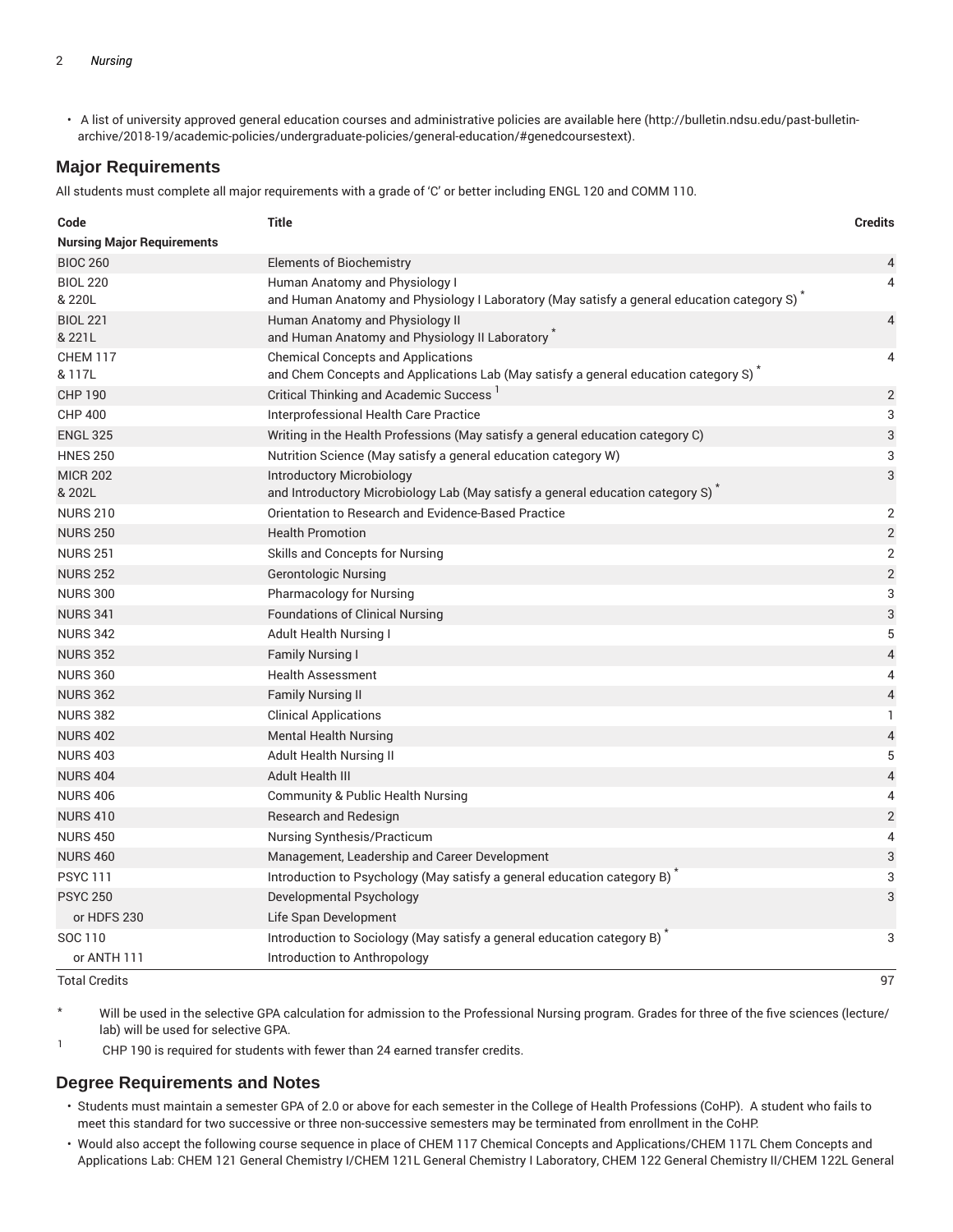Chemistry II Laboratory or CHEM 121 General Chemistry I/CHEM 121L General Chemistry I Laboratory and CHEM 140 Organic Chemical Concepts and Applications.

# **Major Requirements**

#### **Major: Nursing - LPN to BSN Track**

**Degree Type: B.S.N. Required Degree Credits to Graduate: 122**

# **University Degree Requirements**

- 1. Satisfactory completion of all requirements of the curriculum in which one is enrolled.
- 2. Earn a minimum total of 120 credits in approved coursework. Some academic programs exceed this minimum.
- 3. Satisfactory completion of the general education requirements as specific by the university.
- 4. A minimum institutional GPA of 2.00 based on work taken at NDSU.
- 5. At least 36 credits presented for graduation must be in courses number 300 or higher.
- 6. Transfer Students: Must earn a minimum of 60 credits from a baccalaureate-degree granting or professional institituion.
	- a. Of these 60, at least 36 must be NDSU residence credits as defined in #7.
	- b. Within the 36 resident credits, a minimum of 15 must be in courses numbered 300 or higher and 15 credits in the major field of study.
- 7. At least 36 credits must be NDSU resident credits. Residence credits include credits registered and paid for at NDSU.

For complete information, please refer to the Degree and Graduation Requirements (http://bulletin.ndsu.edu/past-bulletin-archive/2018-19/academicpolicies/undergraduate-policies/degree-and-graduation) section of this Bulletin.

#### **University General Education Requirements**

| Code                                            | <b>Title</b>                           | <b>Credits</b> |
|-------------------------------------------------|----------------------------------------|----------------|
| Communication (C)                               |                                        | 12             |
| <b>ENGL 110</b>                                 | <b>College Composition I</b>           |                |
| <b>ENGL 120</b>                                 | <b>College Composition II</b>          |                |
| <b>COMM 110</b>                                 | <b>Fundamentals of Public Speaking</b> |                |
| Upper Division Writing <sup>+</sup>             |                                        |                |
| <b>Quantitative Reasoning (R)</b> <sup>†</sup>  |                                        | 3              |
| Science and Technology (S) <sup>+</sup>         |                                        | 10             |
| Humanities and Fine Arts (A) <sup>+</sup>       |                                        | 6              |
| Social and Behavioral Sciences (B) <sup>+</sup> |                                        | 6              |
| Wellness $(W)$ <sup>+</sup>                     |                                        | 2              |
| Cultural Diversity (D) <sup>*†</sup>            |                                        |                |
| <b>Global Perspectives (G)</b> <sup>*†</sup>    |                                        |                |
| <b>Total Credits</b>                            |                                        | 39             |

- May be satisfied by completing courses in another General Education category.
- † General education courses may be used to satisfy requirements for both general education and the major, minor, and program emphases, where applicable. Students should carefully review major requirements to determine if specific courses can also satisfy these general education categories.
- A list of university approved general education courses and administrative policies are available here (http://bulletin.ndsu.edu/past-bulletinarchive/2018-19/academic-policies/undergraduate-policies/general-education/#genedcoursestext).

#### **Major Requirements**

All students must complete all major requirements with a grade of 'C' or better including ENGL 120 and COMM 110.

| Code                              | Title                                                                                                                        | Credits  |
|-----------------------------------|------------------------------------------------------------------------------------------------------------------------------|----------|
| <b>Nursing Major Requirements</b> |                                                                                                                              |          |
| <b>BIOC 260</b>                   | Elements of Biochemistry                                                                                                     |          |
| <b>BIOL 220</b><br>& 220L         | Human Anatomy and Physiology I<br>and Human Anatomy and Physiology I Laboratory (May satisfy a general education category S) | 4        |
| <b>BIOL 221</b><br>& 221L         | Human Anatomy and Physiology II<br>and Human Anatomy and Physiology II Laboratory                                            | $\Delta$ |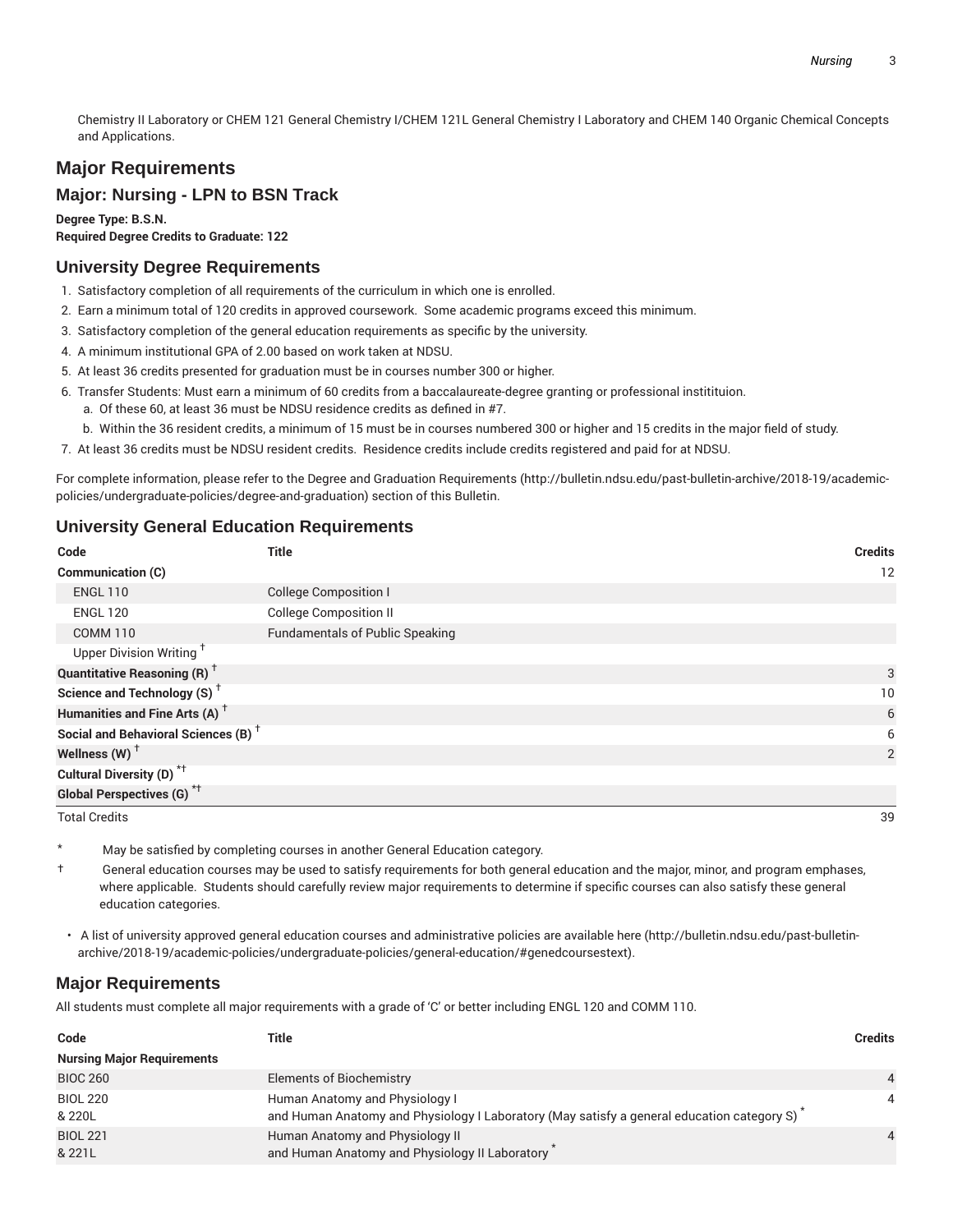| <b>CHEM 117</b><br>& 117L                                               | <b>Chemical Concepts and Applications</b><br>and Chem Concepts and Applications Lab (May satisfy a general education category S) <sup>*</sup> | 4                        |
|-------------------------------------------------------------------------|-----------------------------------------------------------------------------------------------------------------------------------------------|--------------------------|
| <b>HNES 250</b>                                                         | Nutrition Science (May satisfy a general education category W)                                                                                | 3                        |
| <b>MICR 202</b><br>& 202L                                               | <b>Introductory Microbiology</b><br>and Introductory Microbiology Lab (May satisfy a general education category S) <sup>*</sup>               | 3                        |
| <b>NURS 251</b>                                                         | Skills and Concepts for Nursing                                                                                                               | $\overline{c}$           |
| <b>NURS 252</b>                                                         | <b>Gerontologic Nursing</b>                                                                                                                   | $\overline{2}$           |
| <b>NURS 300</b>                                                         | <b>Pharmacology for Nursing</b>                                                                                                               | 3                        |
| <b>NURS 289</b>                                                         | <b>Transition from Associate LPN to BSN</b>                                                                                                   | 2                        |
| <b>NURS 341</b>                                                         | <b>Foundations of Clinical Nursing</b>                                                                                                        | 3                        |
| <b>NURS 342</b>                                                         | Adult Health Nursing I                                                                                                                        | 5                        |
| <b>NURS 352</b>                                                         | Family Nursing I (validation)                                                                                                                 | 5                        |
| <b>NURS 360</b>                                                         | <b>Health Assessment</b>                                                                                                                      | 4                        |
| <b>NURS 362</b>                                                         | Family Nursing II (validation)                                                                                                                | $\overline{4}$           |
| <b>NURS 372</b>                                                         | <b>Expanded Family Nursing I</b>                                                                                                              | 2                        |
| <b>NURS 402</b>                                                         | Mental Health Nursing (validation)                                                                                                            | $\overline{\mathcal{L}}$ |
| <b>NURS 403</b>                                                         | Adult Health Nursing II (validation)                                                                                                          | 5                        |
| <b>NURS 405</b>                                                         | <b>Psychsocial Nursing</b>                                                                                                                    | $\overline{2}$           |
| <b>NURS 406</b>                                                         | <b>Community &amp; Public Health Nursing</b>                                                                                                  | 4                        |
| <b>NURS 407</b>                                                         | <b>Adult Health: Complex Problems</b>                                                                                                         | 3                        |
| <b>NURS 407L</b>                                                        | Expanded Clinical Practice for the LPN-BSN                                                                                                    | $\overline{c}$           |
| <b>NURS 450</b>                                                         | Nursing Synthesis/Practicum                                                                                                                   | $\overline{4}$           |
| <b>NURS 420</b>                                                         | Evidence-Based Practice and Research in Nursing                                                                                               | 3                        |
| <b>NURS 460</b>                                                         | Management, Leadership and Career Development                                                                                                 | 3                        |
| <b>CHP 400</b>                                                          | Interprofessional Health Care Practice                                                                                                        | 3                        |
| <b>PSYC 111</b>                                                         | Introduction to Psychology (May satisfy a general education category B) <sup>*</sup>                                                          | 3                        |
| <b>PSYC 250</b>                                                         | Developmental Psychology                                                                                                                      | 3                        |
| or HDFS 230                                                             | Life Span Development                                                                                                                         |                          |
| SOC 110                                                                 | Introduction to Sociology (May satisfy a general education category B)                                                                        | 3                        |
| or ANTH 111                                                             | Introduction to Anthropology                                                                                                                  |                          |
| Select one of the following: (May satisfy general education category C) |                                                                                                                                               | 3                        |
| <b>ENGL 320</b>                                                         | <b>Business and Professional Writing</b>                                                                                                      |                          |
| <b>ENGL 321</b>                                                         | Writing in the Technical Professions                                                                                                          |                          |
| <b>ENGL 322</b>                                                         | Writing and the Creative Process                                                                                                              |                          |
| <b>ENGL 323</b>                                                         | <b>Creative Writing</b>                                                                                                                       |                          |
| <b>ENGL 324</b>                                                         | Writing in the Sciences                                                                                                                       |                          |
| <b>ENGL 325</b>                                                         | Writing in the Health Professions                                                                                                             |                          |
| <b>ENGL 358</b>                                                         | Writing in the Humanities and Social Sciences                                                                                                 |                          |
| <b>ENGL 459</b>                                                         | Researching and Writing Grants and Proposal                                                                                                   |                          |

Total Credits 99

\* Will be used in the selective GPA calculation for admission to the Professional Nursing program.

#### **Degree Requirements and Notes**

- Students must maintain a semester GPA of 2.0 or above for each semester in the College of Health Professions (CoHP). A student who fails to meet this standard for two successive or three non-successive semesters may be terminated from enrollment in the CoHP.
- Would also accept the following course sequence in place of CHEM 117 Chemical Concepts and Applications/CHEM 117L Chem Concepts and Applications Lab: CHEM 121 General Chemistry I/CHEM 121L General Chemistry I Laboratory, CHEM 122 General Chemistry II/CHEM 122L General Chemistry II Laboratory or CHEM 121 General Chemistry I/CHEM 121L General Chemistry I Laboratory and CHEM 140 Organic Chemical Concepts and Applications.

## **Major Requirements**

#### **Major: Nursing - RN to BSN Track**

**Degree Type: B.S.N.**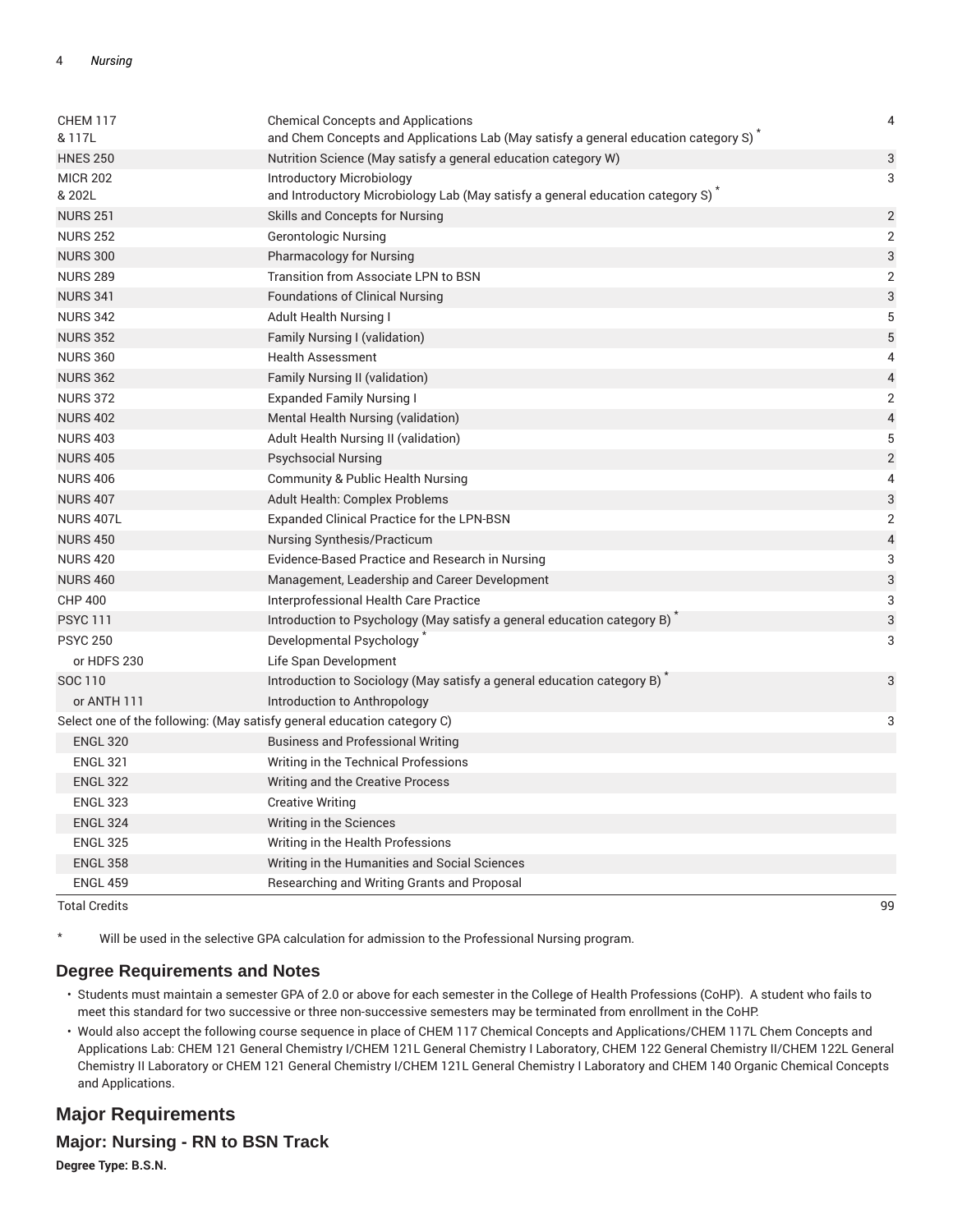#### **Required Degree Credits to Graduate: 122**

#### **University Degree Requirements**

- 1. Satisfactory completion of all requirements of the curriculum in which one is enrolled.
- 2. Earn a minimum total of 120 credits in approved coursework. Some academic programs exceed this minimum.
- 3. Satisfactory completion of the general education requirements as specific by the university.
- 4. A minimum institutional GPA of 2.00 based on work taken at NDSU.
- 5. At least 36 credits presented for graduation must be in courses number 300 or higher.
- 6. Transfer Students: Must earn a minimum of 60 credits from a baccalaureate-degree granting or professional institituion.
	- a. Of these 60, at least 36 must be NDSU residence credits as defined in #7.
	- b. Within the 36 resident credits, a minimum of 15 must be in courses numbered 300 or higher and 15 credits in the major field of study.
- 7. At least 36 credits must be NDSU resident credits. Residence credits include credits registered and paid for at NDSU.

For complete information, please refer to the Degree and Graduation Requirements (http://bulletin.ndsu.edu/past-bulletin-archive/2018-19/academicpolicies/undergraduate-policies/degree-and-graduation) section of this Bulletin.

#### **University General Education Requirements**

| Code                                            | <b>Title</b>                           | <b>Credits</b> |
|-------------------------------------------------|----------------------------------------|----------------|
| Communication (C)                               |                                        | 12             |
| <b>ENGL 110</b>                                 | <b>College Composition I</b>           |                |
| <b>ENGL 120</b>                                 | <b>College Composition II</b>          |                |
| <b>COMM 110</b>                                 | <b>Fundamentals of Public Speaking</b> |                |
| Upper Division Writing <sup>+</sup>             |                                        |                |
| <b>Quantitative Reasoning (R)</b> <sup>†</sup>  |                                        | 3              |
| Science and Technology (S) <sup>+</sup>         |                                        | 10             |
| Humanities and Fine Arts (A) <sup>+</sup>       |                                        | 6              |
| Social and Behavioral Sciences (B) <sup>+</sup> |                                        | 6              |
| Wellness $(W)$ <sup>+</sup>                     |                                        | 2              |
| Cultural Diversity (D) <sup>*†</sup>            |                                        |                |
| <b>Global Perspectives (G)</b> <sup>*†</sup>    |                                        |                |

Total Credits 39

May be satisfied by completing courses in another General Education category.

- † General education courses may be used to satisfy requirements for both general education and the major, minor, and program emphases, where applicable. Students should carefully review major requirements to determine if specific courses can also satisfy these general education categories.
- A list of university approved general education courses and administrative policies are available here (http://bulletin.ndsu.edu/past-bulletinarchive/2018-19/academic-policies/undergraduate-policies/general-education/#genedcoursestext).

#### **Major Requirements**

| Code                                  | <b>Title</b>                                      | <b>Credits</b> |
|---------------------------------------|---------------------------------------------------|----------------|
| <b>Demonstrated Competency Credit</b> |                                                   | 15             |
| <b>Nursing Major Requirements</b>     |                                                   |                |
| <b>NURS 326</b>                       | Immersion I                                       |                |
| <b>NURS 336</b>                       | <b>Transcultural Nursing Care</b>                 | 3              |
| <b>NURS 346</b>                       | NDSU RN to BSN Immersion II                       |                |
| <b>NURS 356</b>                       | The Essence of Nursing                            | 3              |
| <b>NURS 366</b>                       | Quality and Safety in Nursing                     | 3              |
| <b>NURS 386</b>                       | Chronicity Throughout the Lifespan I              | 3              |
| <b>NURS 388</b>                       | Chronicity Throughout the Lifespan II             | 3              |
| <b>NURS 420</b>                       | Evidence-Based Practice and Research in Nursing   | 3              |
| <b>NURS 426</b>                       | NDSU RN to BSN Immersion III                      |                |
| <b>NURS 446</b>                       | <b>Population Focused Nursing Care</b>            | 3              |
| NURS 446L                             | <b>Population Focused Nursing Care - Clinical</b> | 2              |